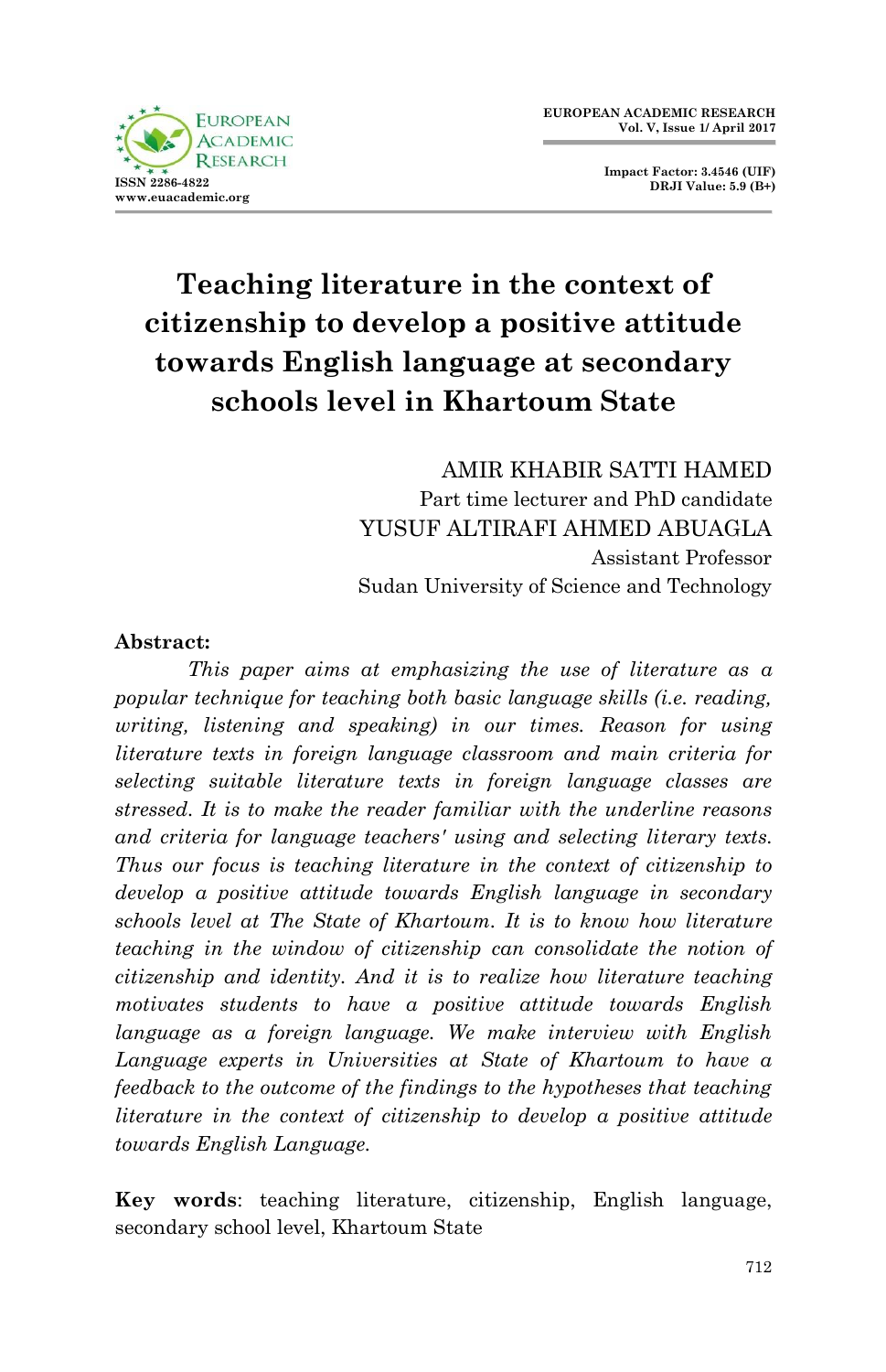## **INTRODUCTION:**

(MLA Style: "English Language." Encyclopedia Britannica. Encyclopedia Britannica Ultimate Reference Suite. Chicago: Encyclopedia Britannica, 2012, 31/3/2012) Argue that the origin of English Language is in England and due to the spread of British Empire in the past 18th and 19th centuries, it is now used on many countries on many continents. It is the mother tongue language of the United States, The United Kingdom, Canada, Australia, Ireland and New Zealand. And many small nations in the Caribbean Sea use English language. Moreover, is also in Pacific Ocean. English language has become internationally as Lingua Franca.

It is claimed that it is an official language of the Philippines, Singapore and India. Also it is so in desert of Africa and South Africa.

(Grace Hui-chin Lin - Paul Shih-chieh Chien, 2010, https://www.google.com) Stated that the process of teaching English language has become a professional career for teachers. In addition to that it is an academic field of study, and research area since more than sixty years ago. Many researchers devote their academic efforts to raise the awareness of English language teachers to enhance their knowledge and abilities to carry out a prominent lesson in classrooms teachers for English language learners. They claim that due to speedily cycle of globalized world, through 3rd mellinium the act of teaching English language as a familiar communication vessel has become even though more far better than two decades ago.

#### **THE OBJECTIVES:**

It is to investigate the role of English African literature to have a positive attitude towards English language. It is to find out the concept and theories of citizenship. It is to find out the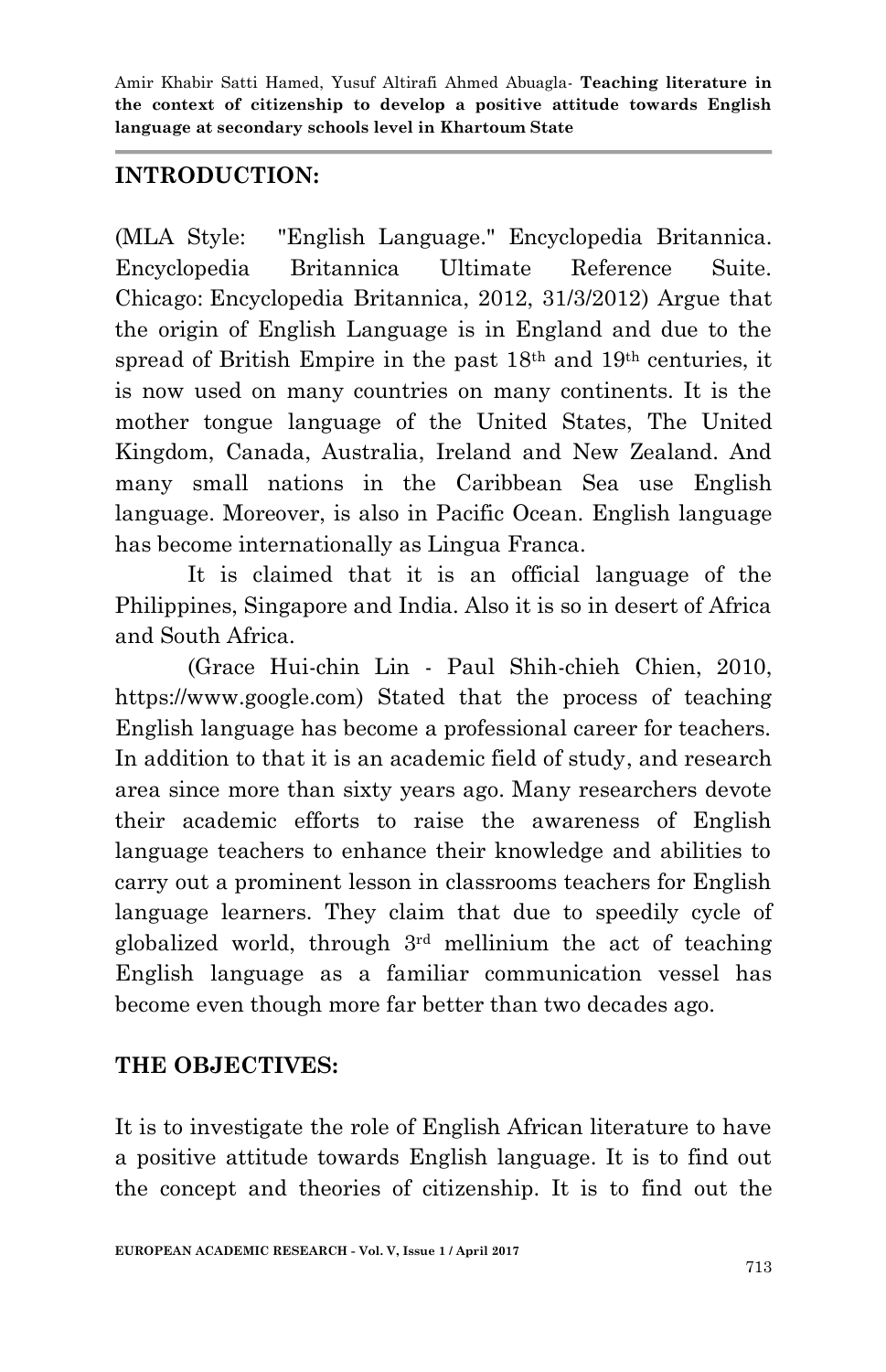concept and theories of citizenship. It is to discover the concept of identity. And it is to clarify the role of motivation through the window of teaching literature to have a good response towards English language.

## **MOTIVES:**

(Mohammad Khatib, Allameh Tabataba, Saeed Rezaei, Ali Derakhshan, 2011, https://www.google.com, 17/10/2015, 10:00 pm) Argue that literature was the main stream of feedback as an input for English language teaching in classrooms theatres during the period of applying grammar translation method. Hence since that time it has been ignored. (Collie & Starter, 1987) Stated that it is thought to be the school of structuralism and audio lingualism method, literature curtain was lowered in the theatre of language teaching process.

Literature at the time was neglected and much attention was paid to conversations and dialogues on which were so practical and tangible in real life situation. (Duff & Maley, 1991) taking into consideration all these disfavors, language scholars and some linguists in the 1980s emphasized literature as a language teaching and learning material.

Side by side applied linguistics has given the returning of literature for language teaching and impulsive power (Belcher & Hirrela, 2000) thus publications which have paved the ways for literature were flourished at this time including.

- Carter & Burton, 1982. Maley & Mouldingg, 1985.
- Colie & Slater, 1987. Carter & Long, 1991.
- Bassentt & Grund, 1993, and others.

Literature is thought to be as an outstanding means for language learning goals and language teaching objectives. As claims (Mohammad Khatib, Allameh Tabataba, Saeed Rezaei, Ali Derakhshan, 2011, https://www.google.com, 17/10/2015,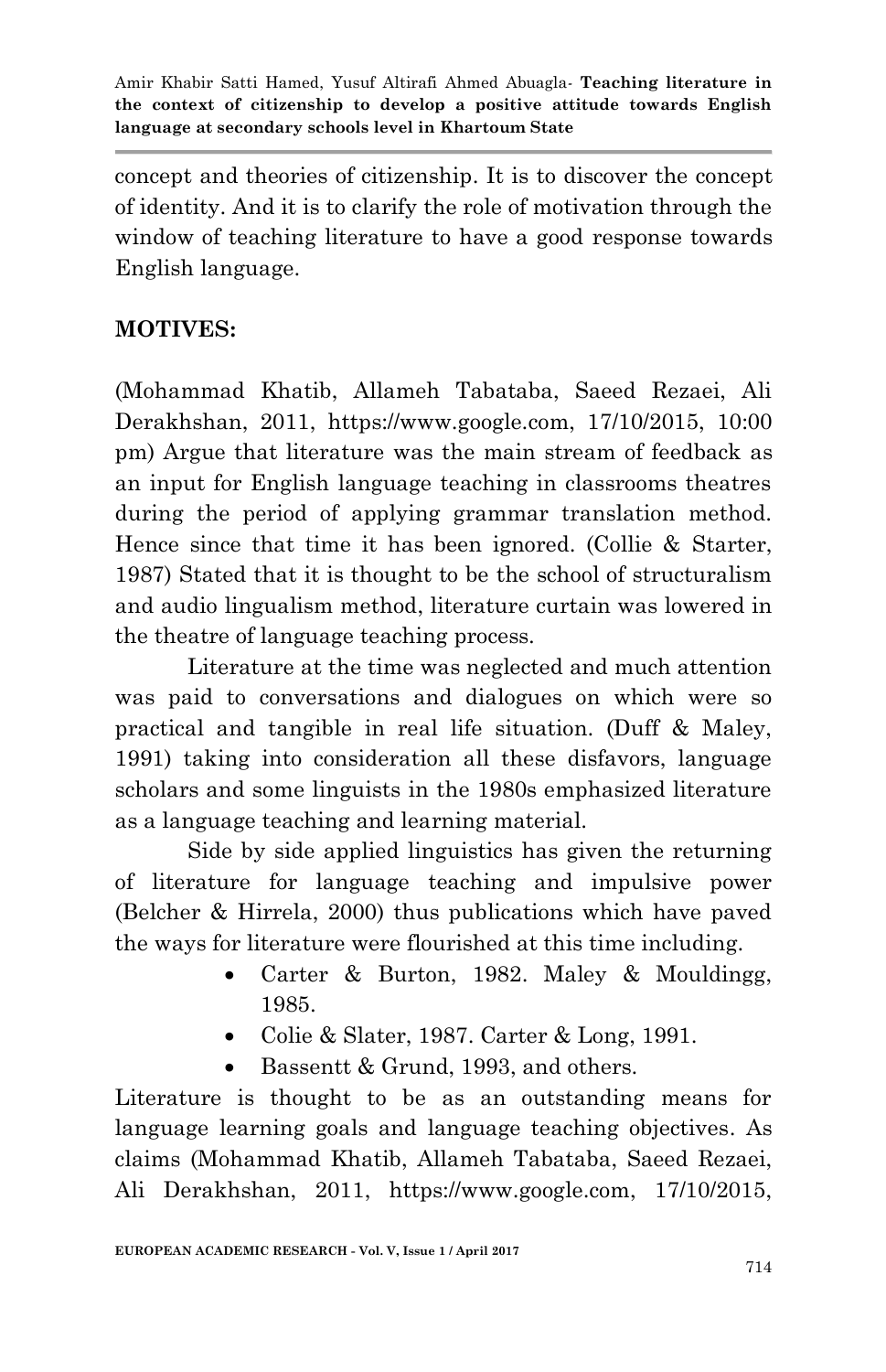10:00 pm) Many scholars of concern have suggested different advantages for the application of literature in teaching English as a foreign language / second language. Since literature supports authentic feedback as an input for language learning and language teaching. It enhances intensive and extensive reading. Literature promotes cultural heritage.

Authenticity can improve sociolinguistic and pragmatic knowledge; as far as their base is communicative competence. As a hierarchical order it consulates linguistic competence. On which its tools are grammar and vocabulary. That means lexical items. (Van, 2009) stated that it enriches the language four skills. Literature text such as Novel, play drama and poetry enhance the development of intellectual emotional intelligence. As ((Ghosn, 2002)) Argued that, literature output and outcome are progressing learners attitudes through critical thinking. And analytic thinking is also as an approval to the value of applying literature text in teaching English language. It is thought to be appropriate that literature is an art. And literature is for art sake.

What is motivation? It is simply stimulus, response and reinforcement. The notion is similar to (F.B Sckiner 1950s) theory of behaviorism; the experiment of mouse morsel of food and itching powder.

(Ghosn, 2002, van, 2009) literature communicates with nature. It portrays the real life experiences. It deals with marvelous interesting fancy and reality in human being life. It provides suspense. It supports us with climax events. It activates our thinking that interpreted in prediction. (Maley, 1989a) literature develops learner's language linguistic competence. Since literature interacts with universal issues. Globalization is taken a back and eager for accompanying literature hands by hands not solely in economy, sociology and politics but also involves in related field of language such as ELT. For all these reasons literature texts are considered to be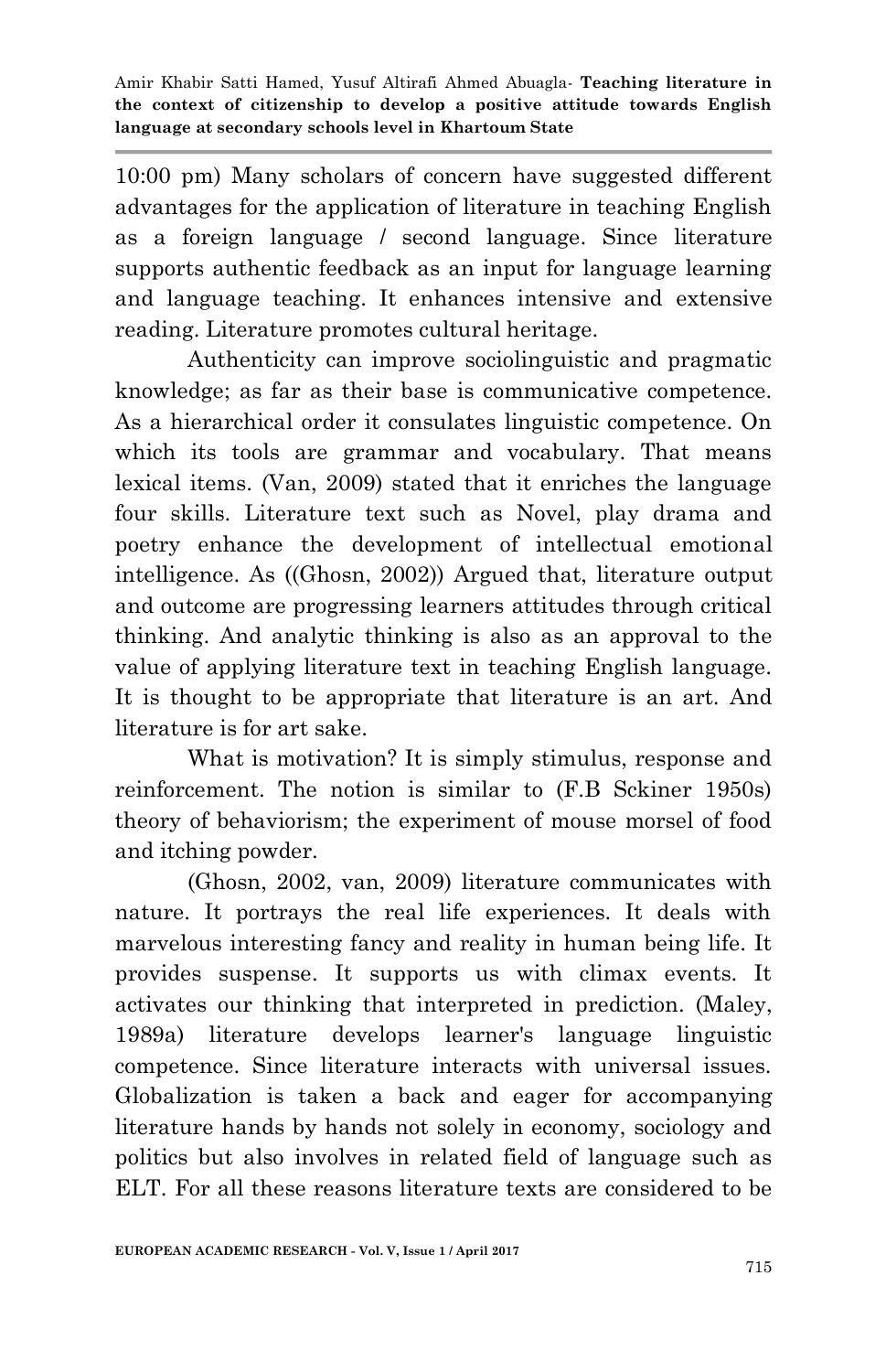very motivating. It is as a result of meaningful of the literary context. And its authenticity that manages and maintains things in nature which is displayed in magnificent literature framework. Hence motivation claimed to be one of the vigorous tools through the entry gate of literature. Exposure to what the learners really entertain, which is literature. Motivation is particularly accomplished when students find themselves reading literature text.

Why is literature motivating? (Mckay, 2001) literature is occupied with sociolinguistic and pragmatic information. Due to these features and characteristics, they are adopted to appropriateness and not correctness. And this is solely found in contextualization language literary texts. Such as in drama in particular is clear obvious. According to my modest experiences that English learners are ultimately motivated when they are indulged in literary text profoundly for language learning aims. This study is useful to Sudanese Ministry of Education Secondary Schools Students and Secondary Schools Teachers.

#### **LITERATURE REVIEW:**

## **Citizenship:**

Very little is known about realities and facts of how different people understand themselves as citizens. The approaches have their impacts which these impacts on the different aspects of their lives. The same as little is known about how rights, languages are definitely used in presented struggles, by various individuals and group. And to what extent does it affect.

(Emma Jones and John Gaventa, 2002, http://www.google.com, 1/9/2015, 10:00 pm) Argue that, since the late 1990s, several attempts in development thought have participated to the rise of citizenship as an area that emerged in debates in development studies. The concentration is on the contribution development which is rooted as dominant factor of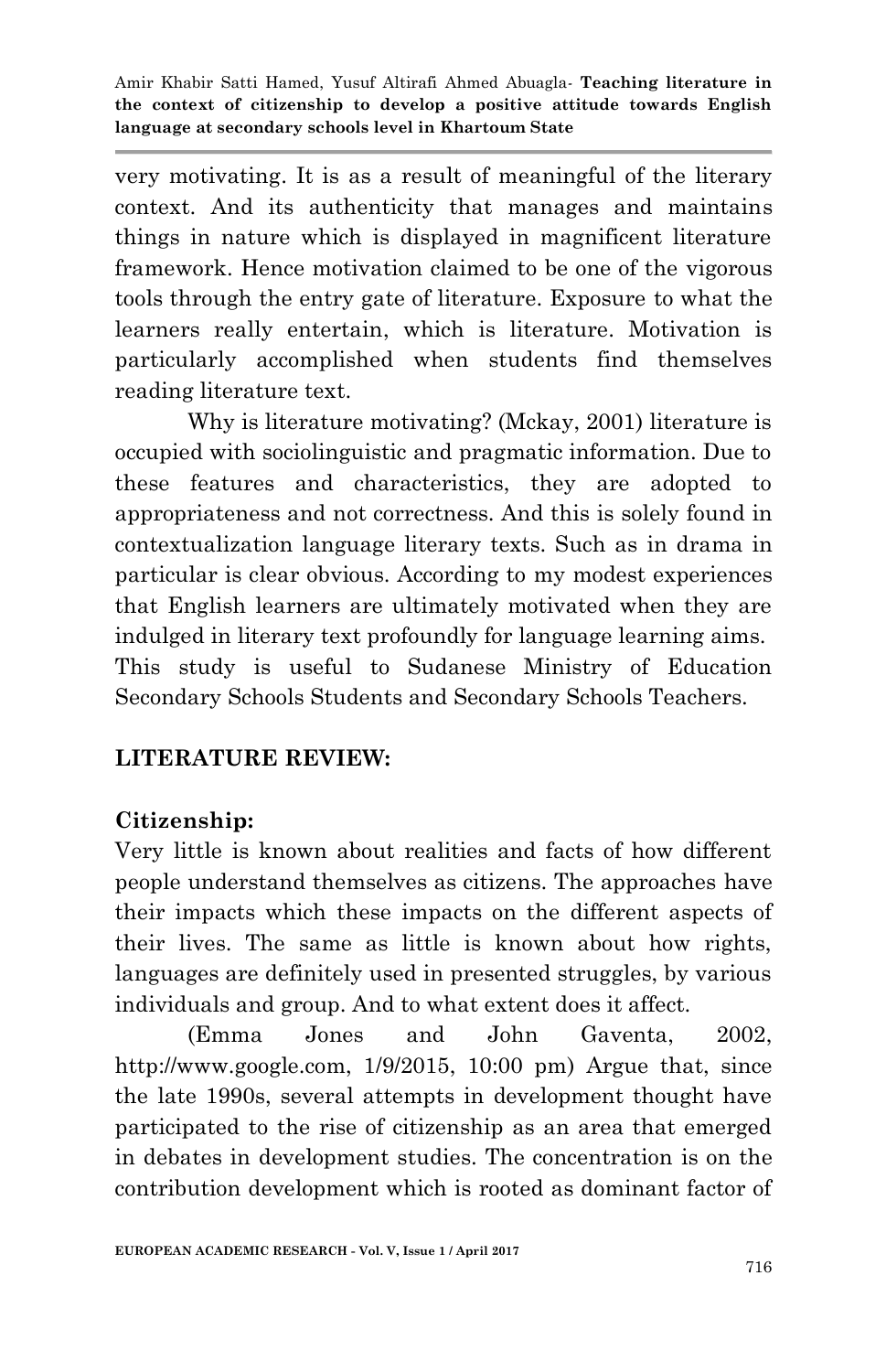community. Project has started to learn towards political participation and contribution, increasing the poorest and marginalized people's impact and influence on the widest decision making access, that can have impact on their lives (Holand and Blackburn 1998; Gaventa and Valderrama 1999, Cornwall 2000) side by side to this was appearance of the good governance agenda and to whom it concerns with decentralized governance and multiplied responses of governments to the urgent needs and basic priorities of citizens (Minogue 1997, Rhodes 1996; Schneider 1999, Edralin 1997) Representing a level of convergence these aspects have opened wide spaces of the contribution and good governance agendas to meet the concept of citizenship.

The term of citizenship as discourse have come to give to every person an offer what they would like to understand them to mean. The term citizenship has been increasingly used in relation to contribution, rights and obligations. Due to citizen participation much literature uses, for instance "citizenship" to mean the role of any person taking part in public affairs. Hence this participation is promoted to a level of right. But it is still there is little conceptualization of what the implication of this; individual rights. There are some criteria of group rights, rights to contribute in the basis of particular identities or interests, right to difference or dissent? Similarly, in regard with to accountability, there is little conceptualization of who is accountable to whom and in what domains of life, or how a person might deal with their increasing and sometimes conflicting individual and group obligations and rights.

The idea of citizenship now becomes a hot issue. This is due to gradual transformations that take place in society or community. Therefor it happens in real life situation under the conditions of migration, the impact of globalization, political and social change. The recreated emphasis on the subject matter of collective identity, ((if it is national, cultural, gender,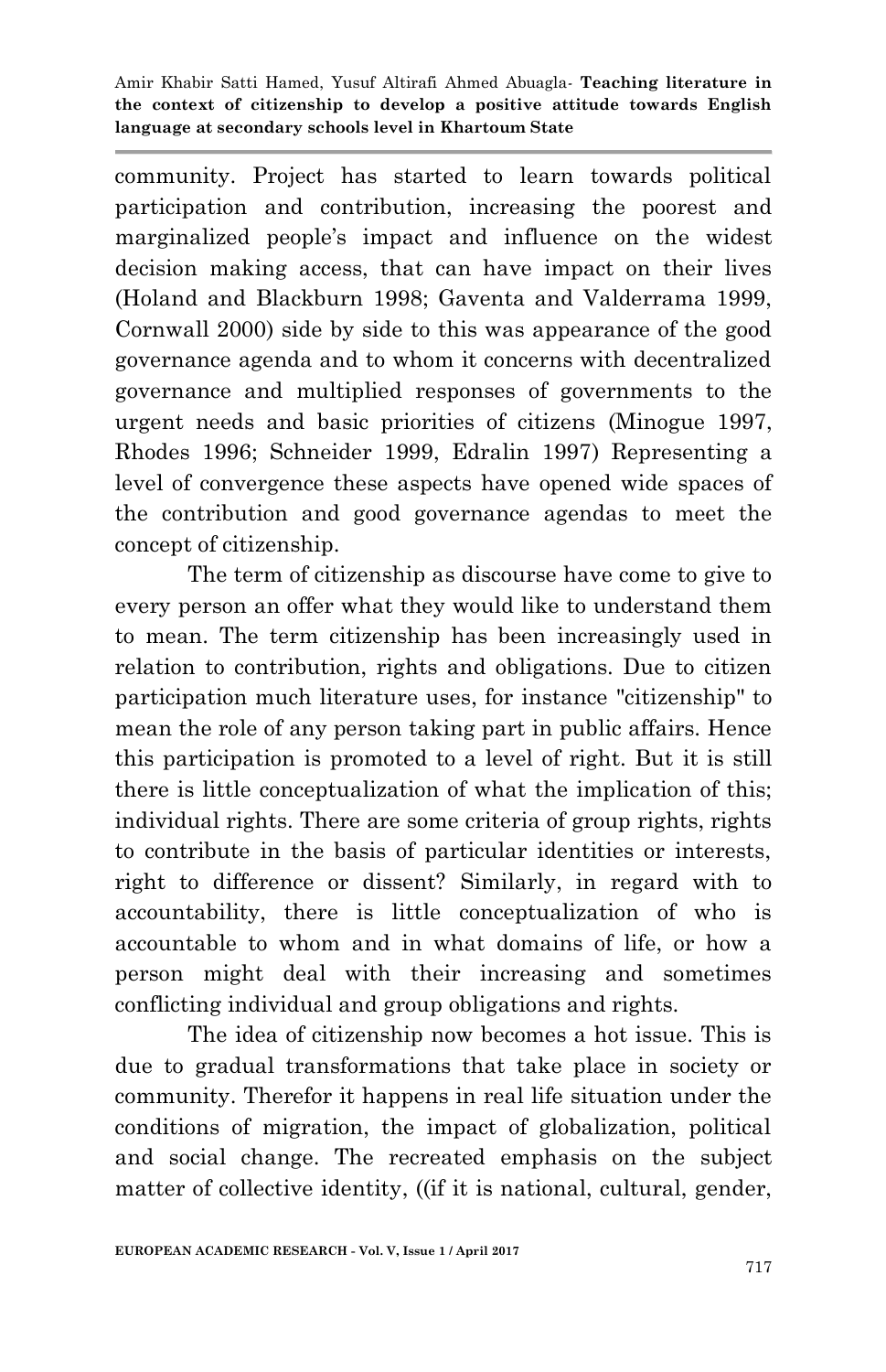etc…)) (Penda, 2003 p215) from this scope of view point the legal status of equality of citizens as owner of a definite or particular political and legal status must be competed with the groups of upon which an individual may belong with loyalty.

We realize that the indifference involves politics in our societies, the conflict of the state of welfare are connected to the recovering notion of the citizenship. The major world problems of poverty or civil war crisis, the failure of the liberal conception and the problems of environment all these factors have their impact on the concept of citizenship. It seems that "democratic societies" cannot be stable and settled only on rights and institutions, but their basic foundations are depended on the attitudes as well as qualities of their members. Their effect of the sense of an identity, their participation in the political system, their tolerance, and participation should be most effective "(Peda, 2003, P 216) In other words, society need people committed to their community, and not only rightsholders. This idea has been expressed by all political currentsliberal, communitarian".

In this sense, the citizen would become the main point that meets the needs of convergence between the community and the political system. (Zapdata - Barrero, 2001 P.215) The concept of citizenship differs from one community to another, depending on the place, the historical moment and the political organization.

We can have an initiative beginning by using some definitions of citizen and citizenship that are found in dictionaries and encyclopedias. A first approach is found in the Spanish language dictionary, published by The Royal Spanish Academy where the term citizenship has several meanings, which are related to the city as a political organization that is known among them being: "The dweller in ancient cities or modern states as a subject of political rights and who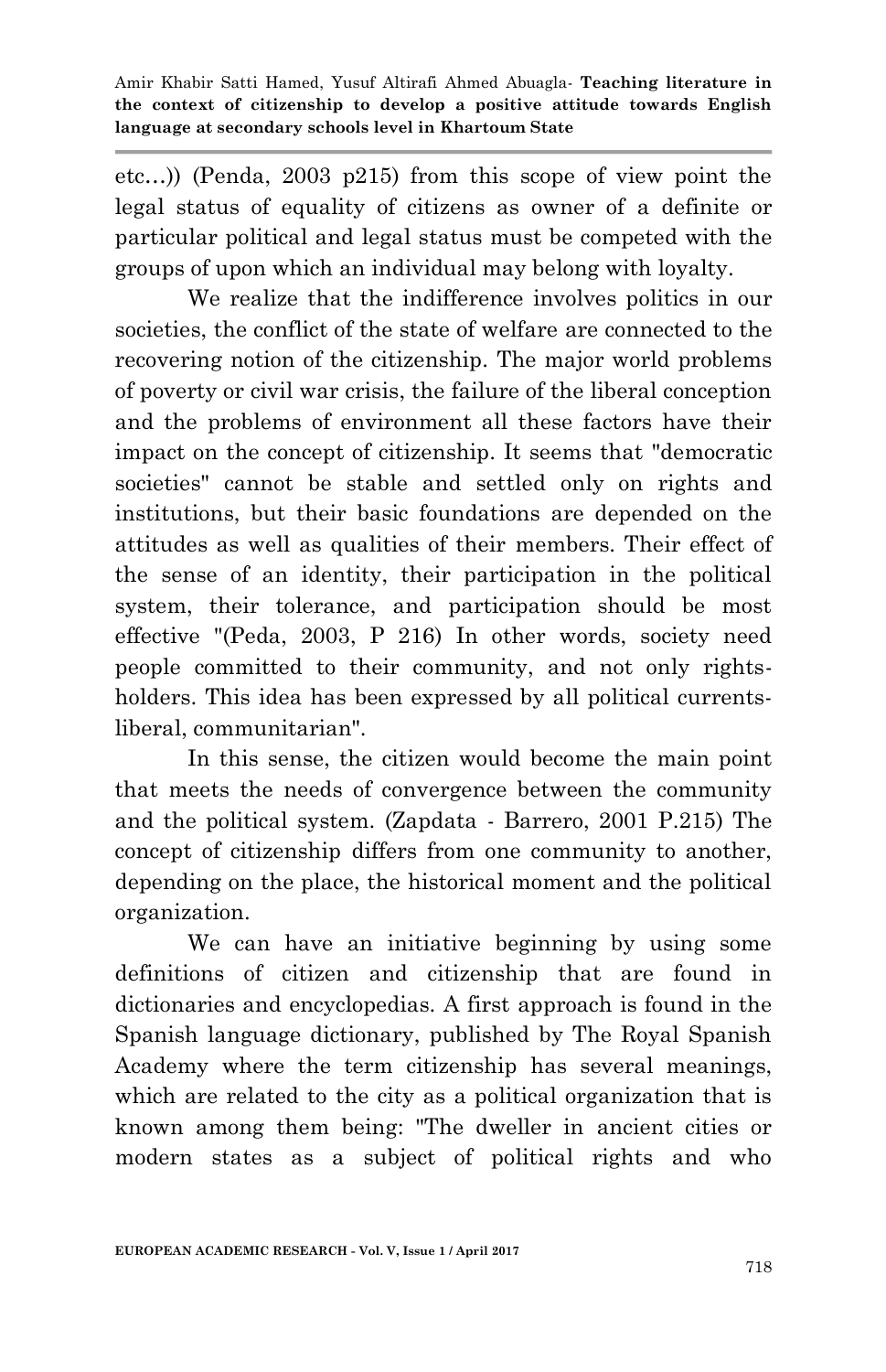intervenes, exercising those rights in the government of the country."(RSA)

This sense denotes one of the hallmarks of citizenship as being active participation in political life performance by those individuals who live within the scope of a state action.

To be more precise on this notice, the Dictionnaire de Philosophie Politique, defines who is a citizen: "the citizen of modern times-that is, of the philosophy of modern natural law" is defined in contrast with the man (the rights of man and the citizen) and in relation to sovereignty." (Raynaud and Rials, 1996, p. 16). He identifies that citizens and their rights who are as related to the government, stressing also the fact of the sovereignty as accomplishment achieved over other absolute powers different from popular will.

(Erika González García, 2010, http://google.com, 5/10/2016, 11:00 pm ,p20) While the Dictionnaire Constitutionnel refers to a citizen as "a member of a territorial political community, holding rights and subject to obligations independently of belonging to "particular collectives" (sex, race, tribes, corporations, caste, municipalities, classes, religions) " (Duhamel and Mény, 1992, p. 46) The word of focus of this definition is on personals' membership of a community that make him/her a subject of rights and duties, as pointed out in the dictionary at the time of the Enlightenment published by Diderot and D'Alembert: "One who is a member of a free society consisting of several families who share the rights in this society and enjoy its privileges." (García Inda et al., 2008, p. 26)

The Encyclopedia of Nationalism defines it as "[...] a concept whose profiles are better defined by contrast with its opposites. And it is a term whose historical significance has not always been the same. In a legal sense, citizen is opposed to foreigner, in a political sense; a citizen is opposed to subject. The individual has the condition of citizen from birth, against others, and against the powers of the state. According to this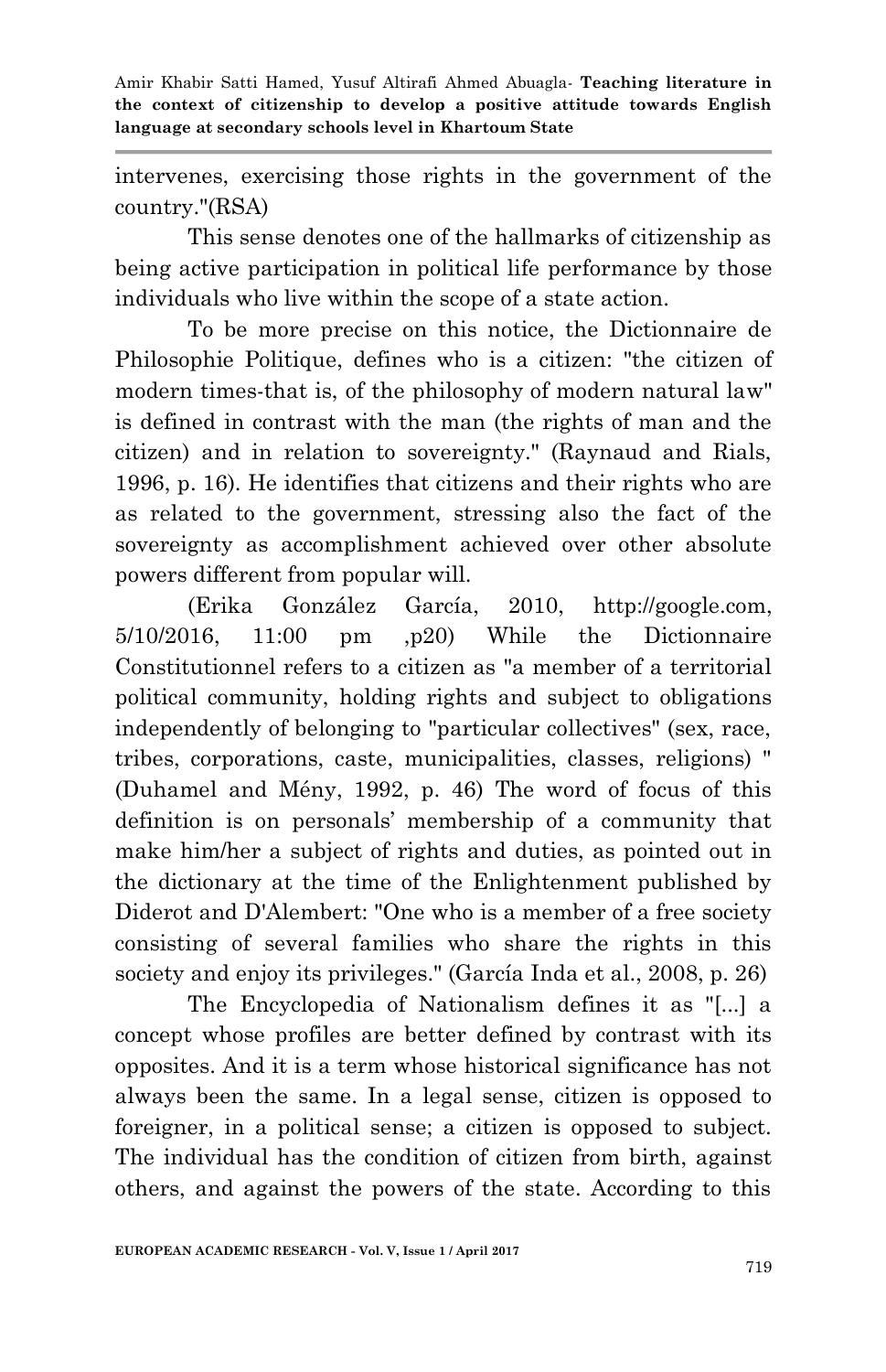status it gives rights which naturally belong to the individual and are only lost by temporary or permanent exclusion from the legal community, and this exclusion has to be based on preestablished reasons. It is a highly personal quality and not transferable." (De Blas Guerrero, 1999, p. 109) we can deduct from this definition that citizens are born and not made and that it is a personal quality that distinguishes him/her and differentiates him/her from other citizenships of other persons belonging to these states.

Even though concerning the concept of citizenship differences might exist but still, there are common shared elements for these hot issues. Such as identity, duties, rights, belonging and participation in particular community should be gained. Thus the relationship between the individual and the political regime can be understood from different points of view, (Republican, communitarian, bourgeois, slave- owning, etc.) and from different disciplines (philosophy, political science, sociology, anthropology, education sciences and so on).

(Louise Gwenneth Phillips, YOUNG CHILDREN'S ACTIVE CITIZENSHIP STORYTELLING STORIES AND SOCIAL ACTIONS, 2010, http://theses.gla.ac.uk, 24/11/2011, 1:50 PM) *"This thesis inquires into possibilities for young children's active citizenship as provoked through a practice of social justice storytelling with one Preparatory1 class of children aged five to six years. The inquiry was practitioner-research, through a living educational theory approach cultivating an interrelational view of existing with others in evolving processes of creation. Ideas of young children's active citizenship were provoked and explored through storytelling, by a storytelling teacher-researcher, a Prep class of children and their teacher. The three major foci of the study were practice, narrative and action. A series of storytelling workshops with a Prep class was the practice that was investigated. Each workshop began with a story that made issues of social justice visible, followed by*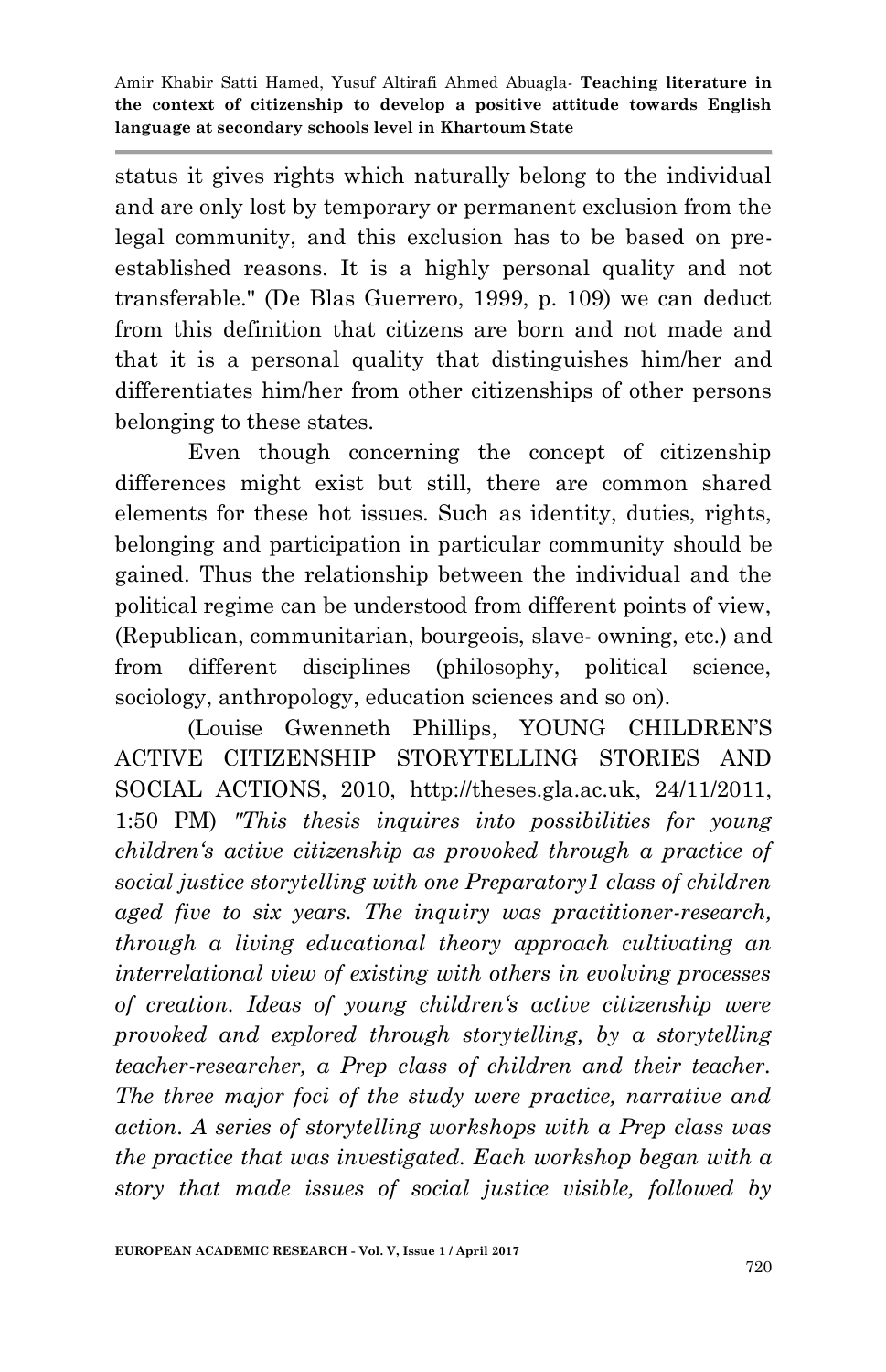*critical discussion of the story, and small group activities to further explore the story. The focus on narrative was based on the idea of story as a way knowing. Stories were used to explore social justice issues with young children. Metanarratives of children and citizenship were seen to influence possibilities for young children's active citizenship. Stories were purposefully shared to provoke and promote young children's active citizenship through social actions. It was these actions that were the third focus of the study. Through action research, a social justice storytelling practice and the children's responses to the stories were reflected on both in action and after. These reflections informed and shaped storytelling practice. Learning in a practice of social justice storytelling is explained through living theories of social justice storytelling as pedagogy. Data of the children's participation in the study were analyzed to identify influences and possibilities for young children's active citizenship creating a living theory of possibilities for young children's active citizenship."*

## **The core of the topic:**

It is difficult to define the term citizenship; that for it is abstract. It is something that we cannot touch. But we can feel it. In this concern we aim at presenting Sudanese novelists and poets. Thus Sudanese African literature might implant citizenship items of Sudanese Nation. We can depict, point out the outlines of the concept of Sudanese citizenship as a common shared among them. We can realize the language unit; it is Arabic Language as a lingua-franca. Cause all Sudanese writers from North; East and West express their loyalty to the Sudan in Arabic Language. The Sudan is rich with domestic languages. These languages are linguistically called vernacular. Such as Juba Arabic e.g. [almouja alaina ʤi:b], the languages of Beja in the East etc. Also Juba Arabic in Nubba Mountain and Blue Nile States is used. Religions and beliefs are rooted in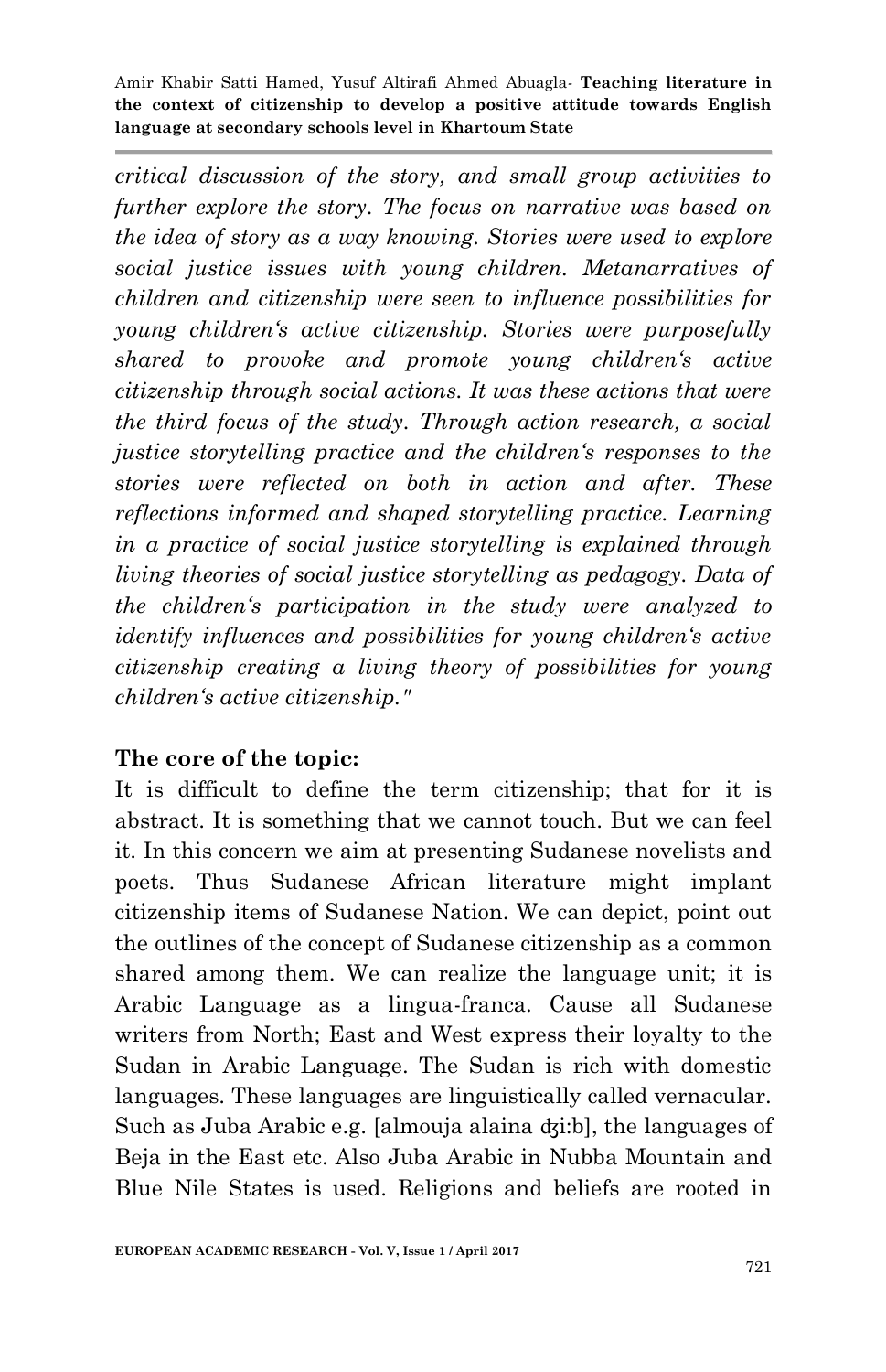Sudanese people by nature. This is clearly appears in The Sudan National Anthem:

> We are the fighter soldiers of the Lord; Soldiers of the homeland.

The poet is (Ahmed Mohammed Salih). The Poet Ahmed Mohammed Salih here portrays all the meaningful of sacrifice, loyalty and unity factors. The supreme meaningful of seeking glory and prosperity to the homeland is obviously pictured. This appears clearly when Sudanese secondary school students recite and sing The National Anthem, every morning.

> Which voice yesterday; Visit my fancy. Roaming round the heart; And singing to perfection elegy. This is my voice? Science and knowledge add; To it sparkles. I'm the mother of today. The cause of ecstasy; Candle. I'm from your daily life. The most sweetest; Wishes hive.

In this poem and its inner structure the poet is Abdelkareem Alkabli. He draws out attention to education and culture. It is not exclusively to males but also to females. Hence before him the Godfather of women education has called for this idea. He was Babikir Badri. It is for to build a unified luminous strong nation. We should pay much attention to education. It is thought that Sudanese African literature adopts studied plans to achieve rehabilitation, reconciliation and consolidated awareness to the concept of citizenship. It is claimed that the concept of citizenship is not enough clearly explored and is not vitally mature.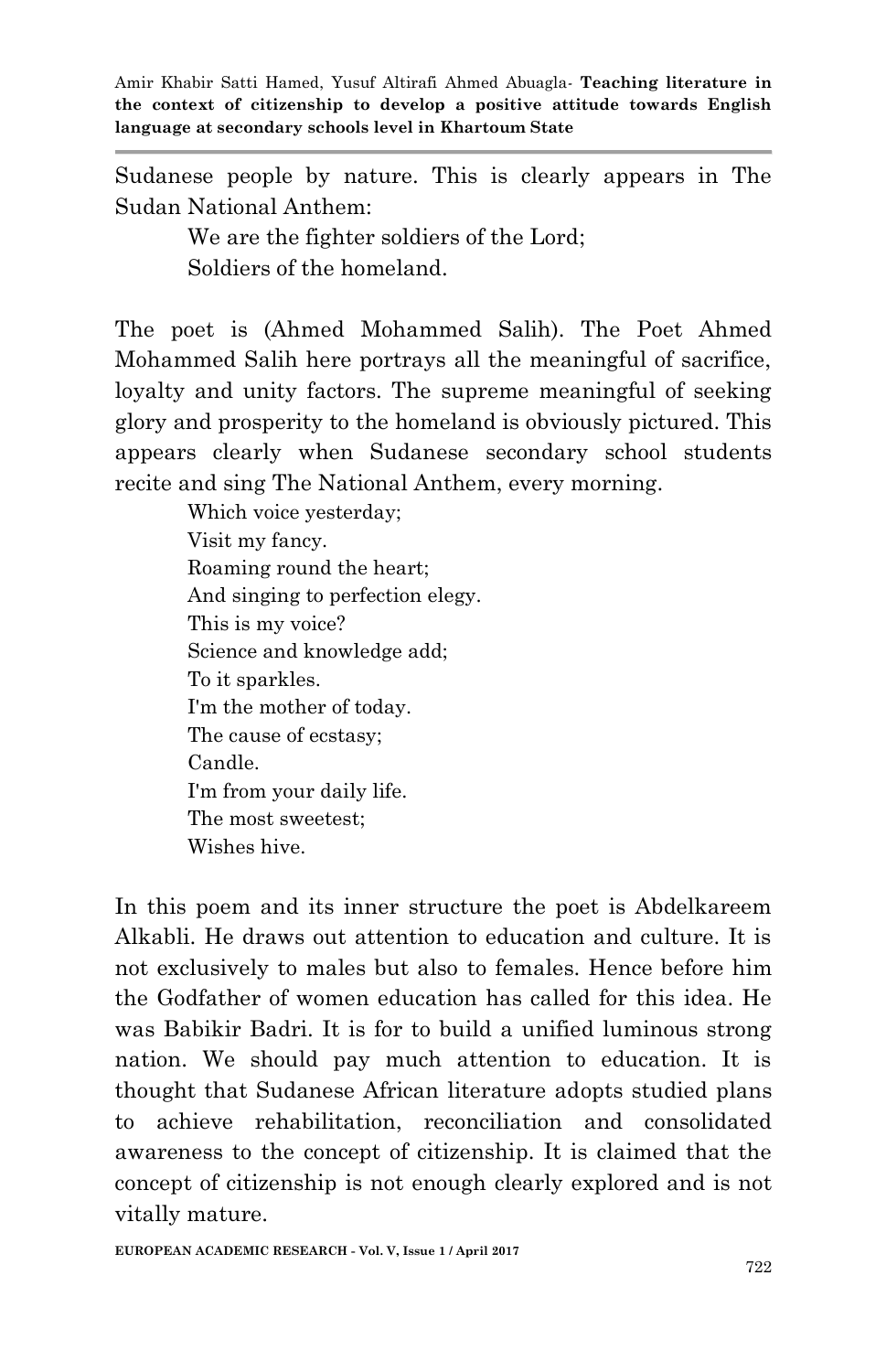This section is devoted to analysis, evaluation and interpretation of the data collection through interview. The interview was given to 10 respondents who represent the English language experts' community in universities in Khartoum State. The responses to the interview with English language experts in Universities at Khartoum State: the responses to the interview of the 10 experts were tabulated and computed.

The following is an analytical interpretation and discussion of the findings regarding different points related to the objectives and motive of the study. Each question in the interview is analyzed statistically and discussed.

#### **THE FIRST FIVE QUESTIONS:**

**Analysis of English language experts' first five questions:**

- 1. Do you think students' schemata help in understanding English literature in the context of citizenship?
- 2. Do you think students' vocabulary promote their understanding English literature in the context of citizenship?
- 3. Do you think secondary schools students need qualified and well – trained teachers?
- 4. Do you think literature text in the context of citizenship should be chosen properly in relation to level?
- 5. Do you think students should be motivated?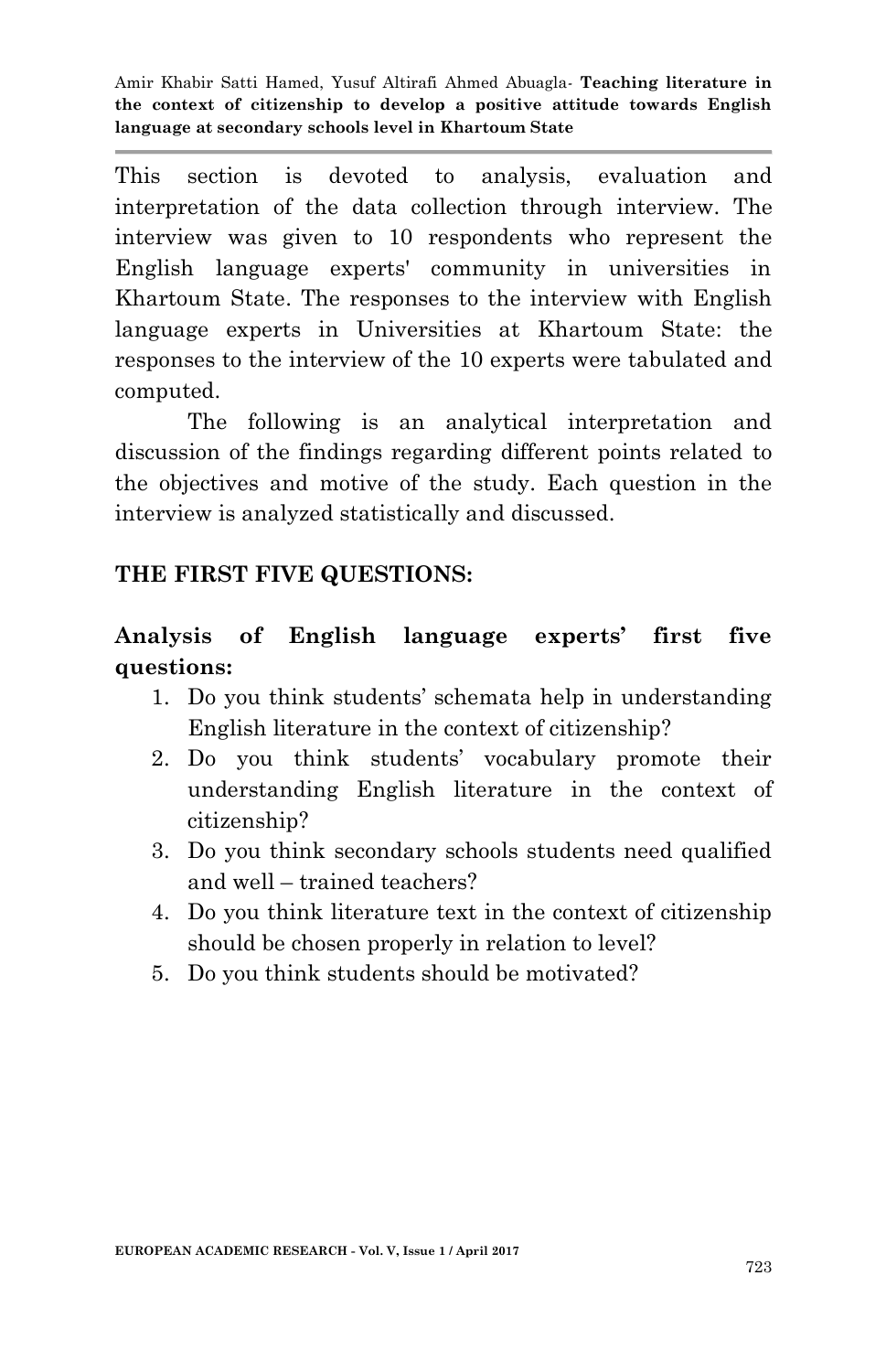# **Analysis of English language experts' first five questions:**

| Questions  | Question       |          | Question       |          | Question |          | Question |                     | Question       |          |
|------------|----------------|----------|----------------|----------|----------|----------|----------|---------------------|----------------|----------|
|            | one            |          | two            |          | three    |          | four     |                     | five           |          |
| 5          | Negative       | Positive | Negative       | Positive | Negative | Positive | Negative | Positiv<br>$\sigma$ | Negative       | Positive |
|            | $\overline{2}$ | 8        | $\overline{2}$ | 8        | $\Omega$ | 10       | 5        | 5                   | $\overline{2}$ | 8        |
| Frequency  | $\overline{2}$ | 8        | $\overline{2}$ | 8        | $\Omega$ | 10       | 5        | 5                   | $\overline{2}$ | 8        |
| Percentage | 20%            | 80%      | 20%            | 80%      | 0%       | 100%     | 50%      | 50%                 | 20%            | 80%      |

#### **Question one:**

The table above illustrate the percentage and frequency of the answers of the study sample that concern with the question and shows that most of the sample answers were positive which are represented by the percentage (80%). This justifies that English language experts at Khartoum State universities, students schemata help in understanding English literature.

#### **Question two:**

The table above illustrate the percentage and frequency of the answers of the study sample that concern with the question and shows that most of sample answers were positive which are represented by the percentage (80%). This justifies that students' vocabulary promote their understanding English literature.

#### **Question three:**

The table above illustrate the percentage and frequency of the answers of the study sample that concern with the question and shows that most of sample answers were positive which are represented by the percentage (100%). This justifies those secondary schools students' need qualified and well trained teachers.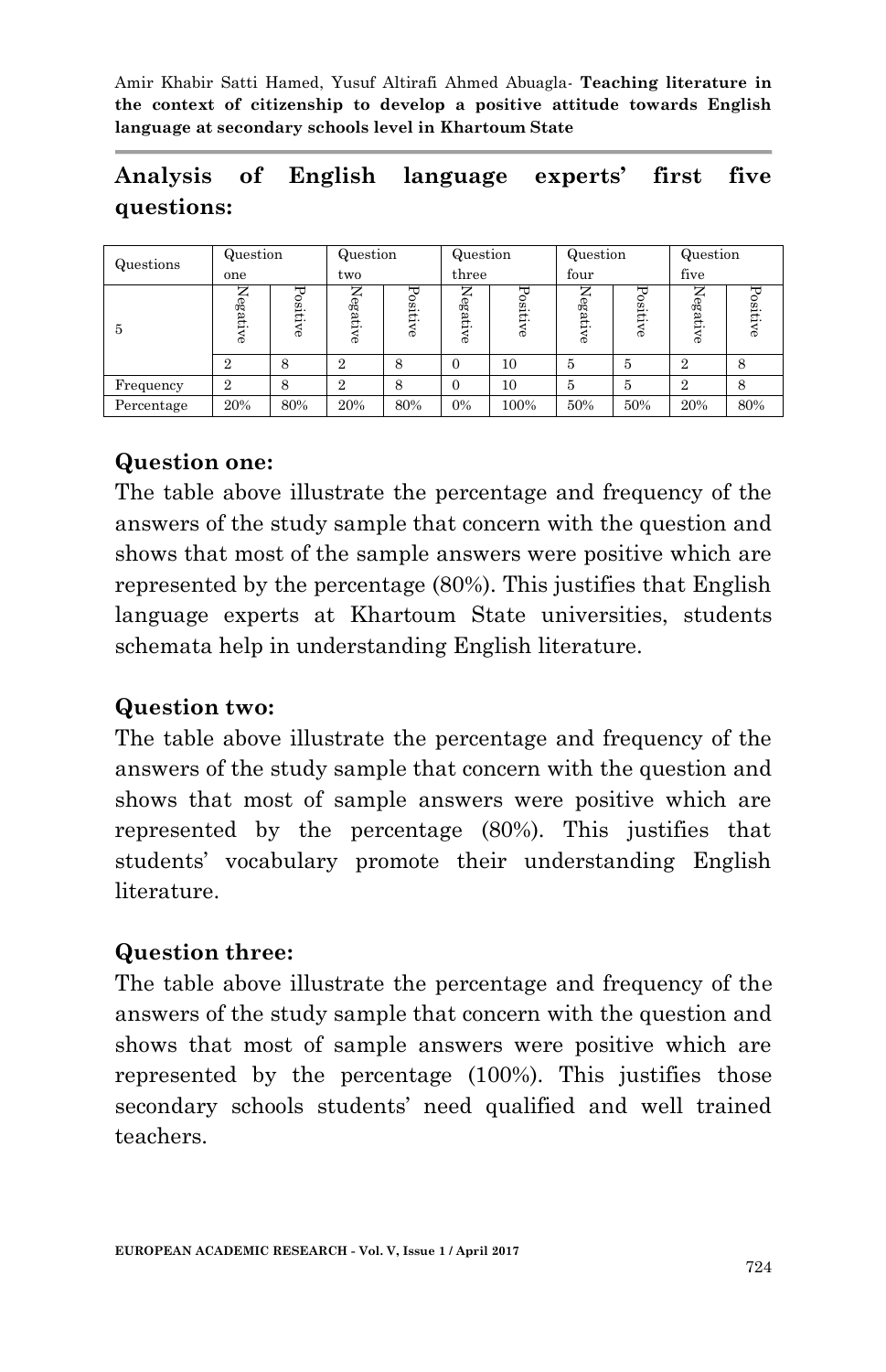#### **Question four:**

The table above illustrate the percentage and frequency of the answers of the study sample that concern with the question and shows that half of the sample answers were positive and other half were negative which are represented by the percentage (50%), (50%). This justifies that literature text should be chosen properly due to students' level is a controversial issue.

## **Question five:**

The table above illustrated the percentage and frequency of the answers of the study sample that concern with the question and shows that most of sample answers were positive which are represented by the percentage (80%). This justifies that students should be motivated.

# **Analysis of English language experts' second five questions:**

#### **The second five questions:**

- 6. To what extent literature addresses all society members in the context of citizenship?
- 7. To what extent literature in the context of citizenship conveys the intended meaning of the written discourse?
- 8. To what extent does the cultural background play a vital role in mutual understanding?
- 9. To what extent does cultural diversity can be considered as the source of strength?
- 10. To what extent do you think language is homogenous factor for social interaction?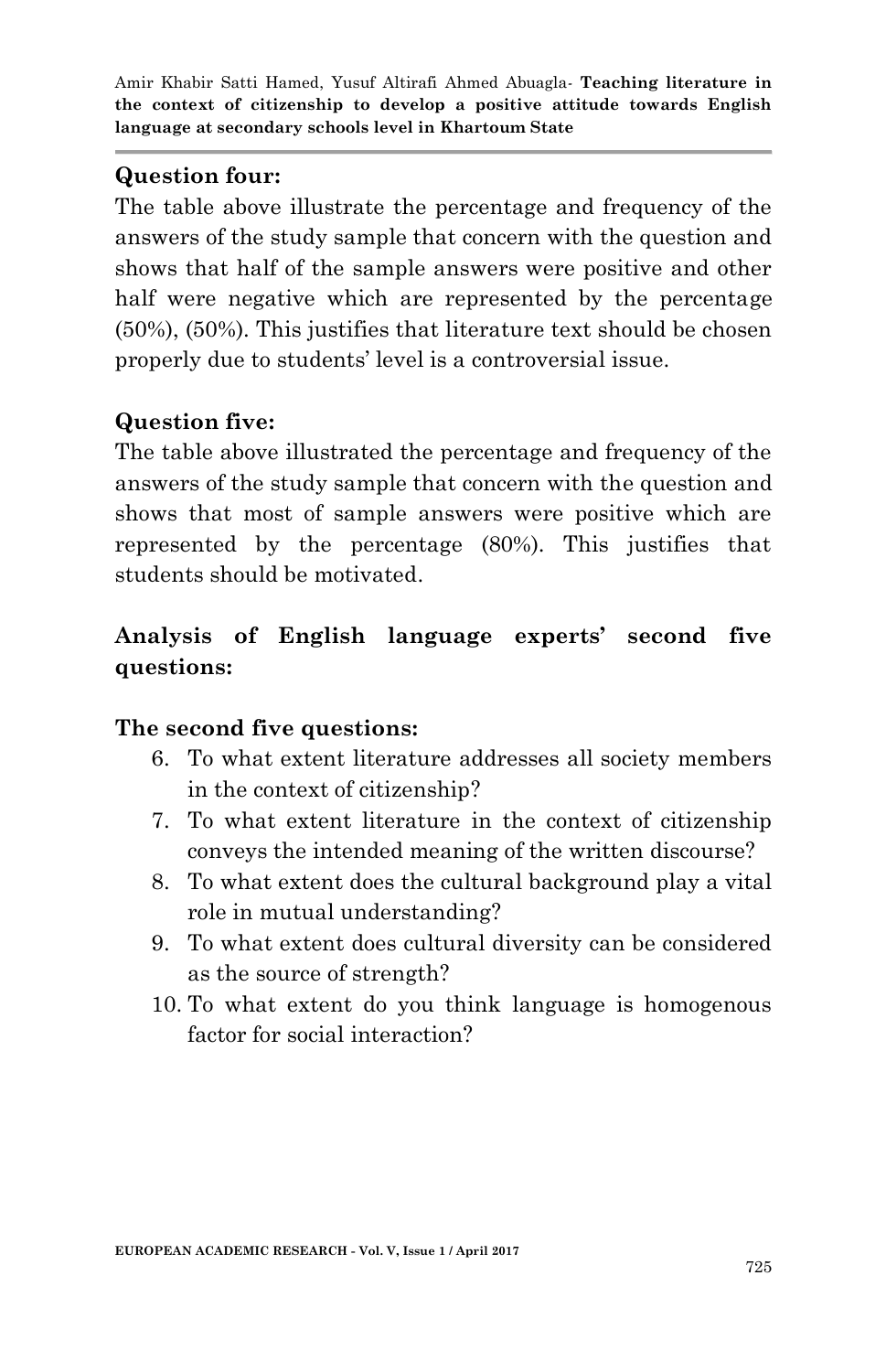# **Analysis of English language experts' second 5 questions:**

| Questions  | Question      |          | Question      |                | Question |          | Question |              | Question         |          |
|------------|---------------|----------|---------------|----------------|----------|----------|----------|--------------|------------------|----------|
|            | six           |          | seven         |                | eight    |          | nine     |              | ten              |          |
| 5          | z<br>legative | Positive | z<br>legative | Positive       | Negative | Positive | Negative | Positi<br>ര് | z<br>legati<br>ă | Positive |
|            | 5             | 5        | 3             | $\overline{ }$ | 5        | 5        | 4        | 6            | $\overline{2}$   | 8        |
| Frequency  | 5             | 5        | 3             | π              | 5        | 5        | 4        | 6            | $\overline{2}$   | 8        |
| Percentage | 50%           | 50%      | 30%           | 70%            | 50%      | 50%      | 40%      | 60%          | 20%              | 80%      |

#### **Question six:**

The table above illustrate the percentage and frequency of the answers of the study sample that concern with the question and shows that half of the sample answers were negative and the other half were positive which are represented by the percentage (50%), (50%). This justifies that literature addresses all society number is controversial issue.

#### **Question seven:**

The table above illustrate the percentage and frequency of the answers of the study sample that concern with the question and shows that most of the sample answers were positive which are represented by the percentage (70%). This justifies that literature conveys the intended meaning of the written discourse.

#### **Question eight:**

The table above illustrate the percentage and frequency of the answers of the study sample that concern with the question and shows that half of the sample answers were negative and the other half were positive which are represented by the percentage (50%), (50%). This justifies that cultural background play a vital role in mutual understanding.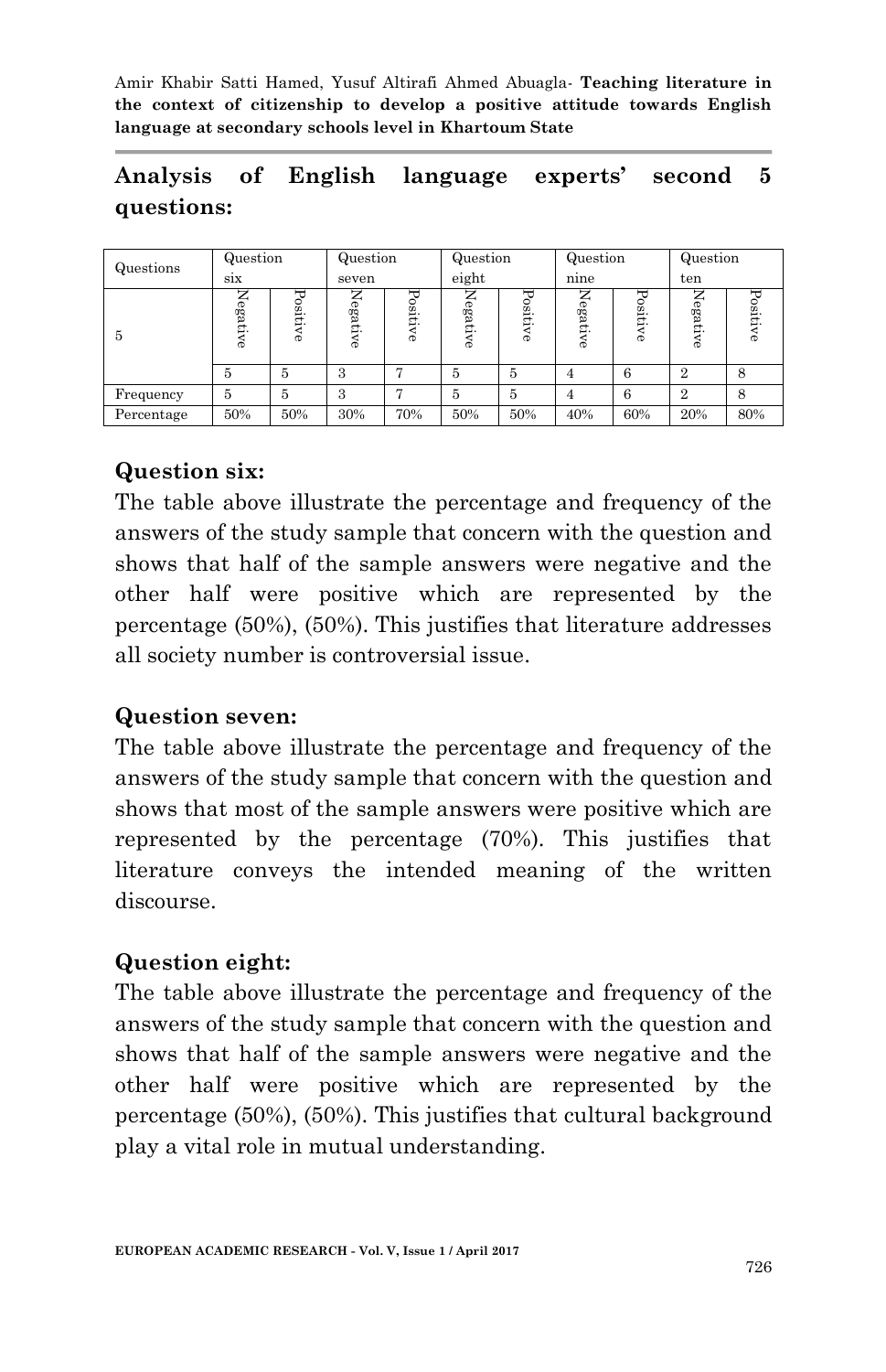#### **Question nine:**

The table above illustrate the percentage and frequency of the answers of the study sample that concern with the question and shows that most of the sample answers were positive which are represented by the percentage (60%). This justifies that cultural diversity can be considered as the source of force unity.

## **Question ten:**

The table above illustrate the percentage and frequency of the answers of the study sample that concern with the question and shows that most of the sample answers were positive which are represented by the percentage (80%). This justifies that language is homogenous factor for social interaction.

To sum up the finding of this topic revealed that all sections justify, the need for teaching literature was highly rated to give a positive attitude towards English language by the secondary schools teachers in The State of Khartoum.

We can say there was a consensus of opinions in favor of the teaching literature in the context of citizenship to develop appositive attitude towards English language among secondary schools students at Khartoum State. Moreover, to add literature text, giving feedback and understanding contextual meaning among secondary schools students. The neutral responses, however, show irregularity and unexpected and unexplainable instability of respondents' uncertainly the all hypotheses.

They are responses to all statements in terms of teaching English literature among Sudanese secondary schools students at Khartoum State. All statements are positive in these section were either strongly agreed to or only agreed to.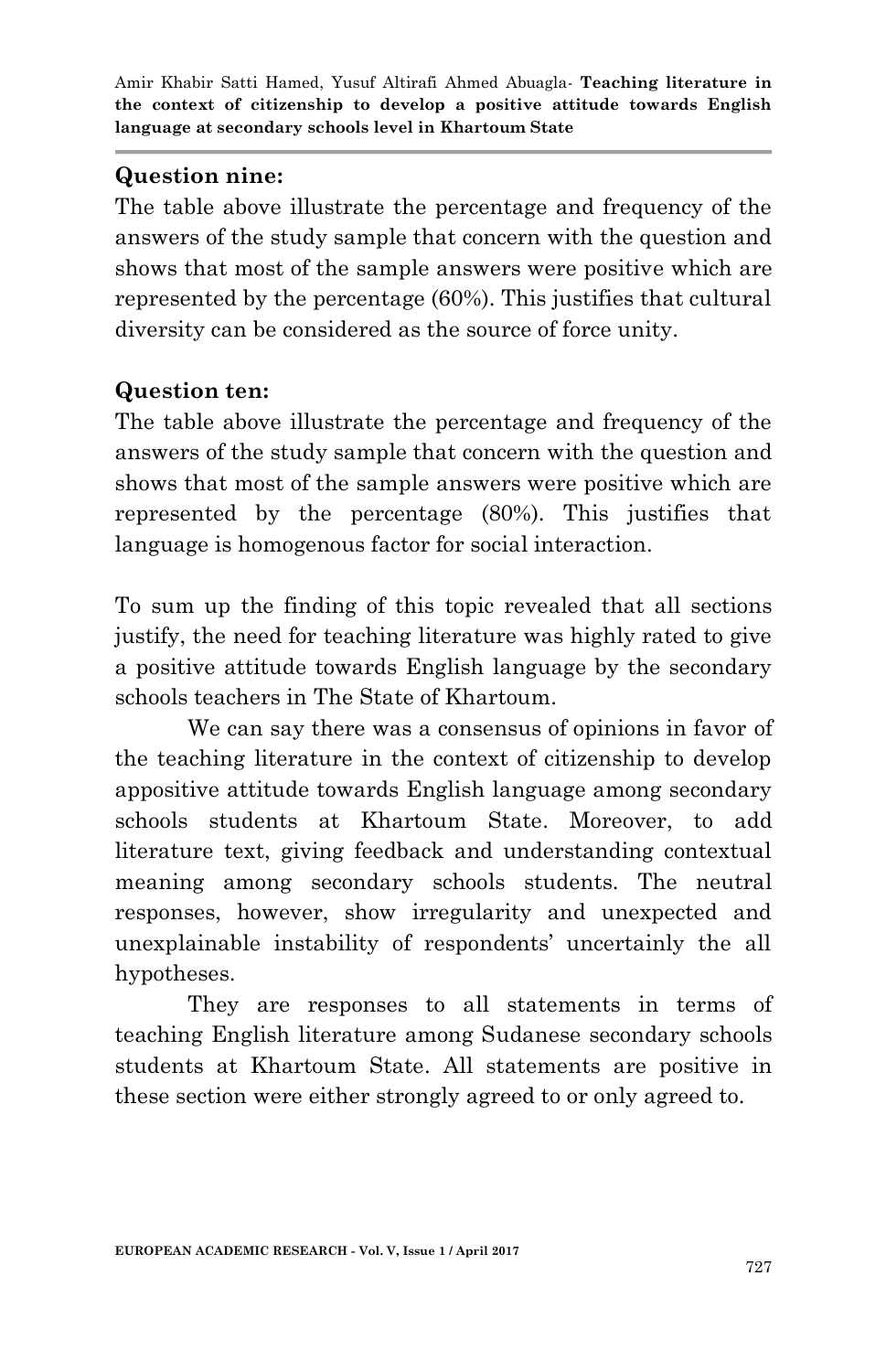The percentage of the negative responses was less significant for secondary schools teachers' respondents but higher for the English language experts in universities at Khartoum State.

The majorities of the respondents were in favor of the need for teaching literature in secondary schools and pay much attention to the approach of handling English literature in accordance to syllabus, teaching and testing.

## **Avery large majority of the respondents agreed on:**

- 1) The importance of helping the learner to acquire reading literature texts through teaching and learning strategies.
- 2) The fact that teaching literature at Sudanese secondary student increases awareness of students inferring meaning of literature discourse.
- 3) The urgent need consolidating teaching literature at Sudanese secondary schools students especially for explaining and understanding of the difficult areas in English language.
- 4) Necessity that their English language teachers know their understanding to literature texts abilities.

When the teachers' responses were compared among themselves, no statistical significant differences were perceivable which stated that the students should have many opportunities for reading skills to literature text.

However, the secondary schools teacher of English language at Khartoum State confirm that teaching English literature should be one of the main medium of improving students' performance; they were in favor of the use of English literature in teaching the target language so as to reach the maximum efficiency in understanding English literature text. And teaching and learning strategies outcome would be fruitful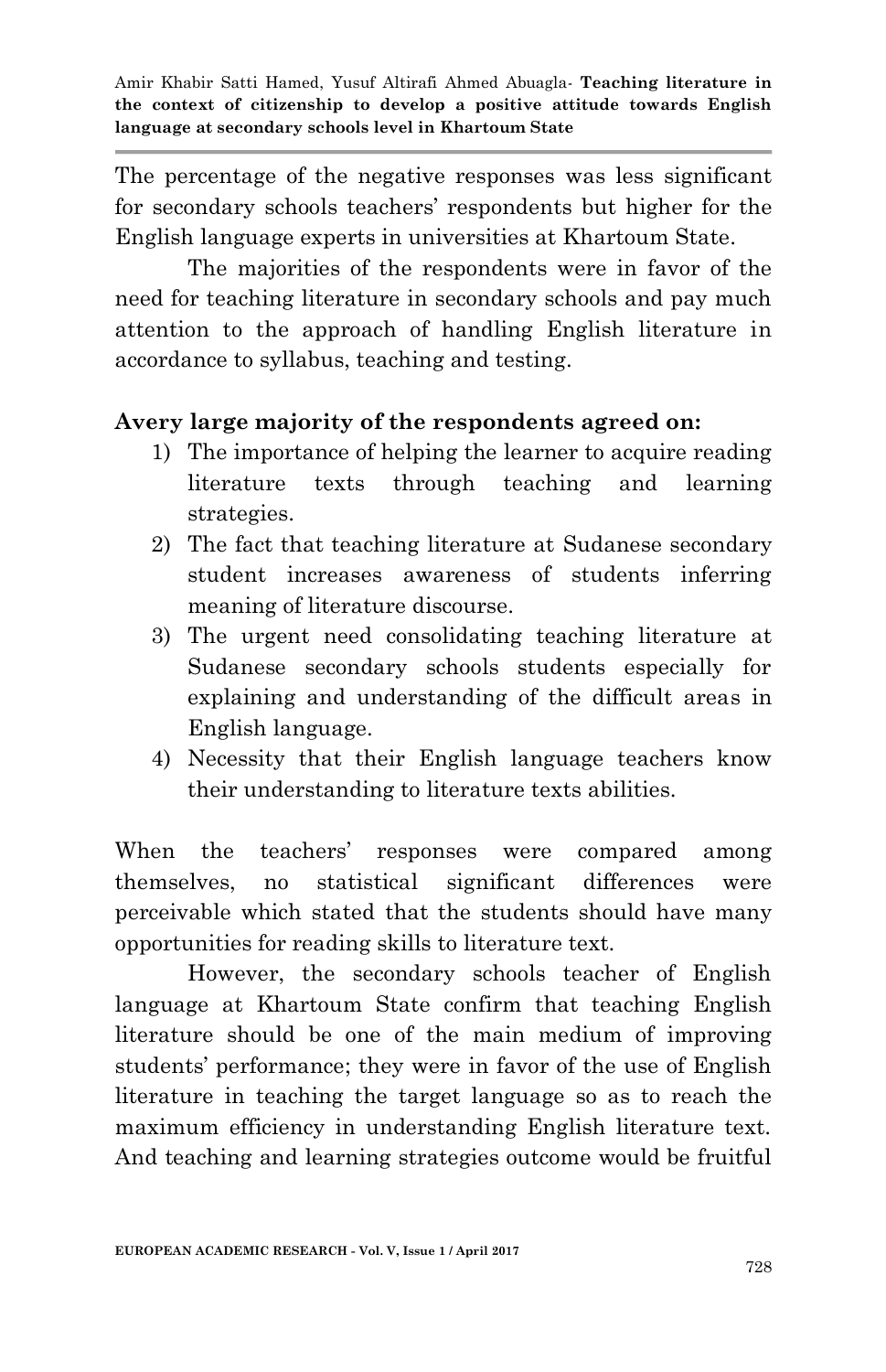to have a positive attitude towards English language in the window of literature text.

To sum-up this paper, in recent years, the role of literature as a basic component and source of authentic texts of the language curriculum rather than an ultimate aim of English instruction has been gaining momentum. Among language educators, there has been a hot debate as how, when, where and why literature should be incorporated in ESL/EFL curriculum vital discussion of how literature and ESL/EFL instruction can work together and interact for the benefit of students and teachers has led to the flourish of interesting ideas, learning and improved instructions for all. It is thought that many teachers consider the use of literature in language teaching as an interesting and worthy concern. Thus the place of literature as a tool rather than an end in teaching English language as a second or foreign language will be unearthed.

The use of literature as a technique for teaching both basic language skills (i.e. reading, writing, listening and speaking) and the language areas (i.e. vocabulary, grammar and pronunciation) is very popular within the field of foreign language learning and teaching nowadays. Moreover, in translation courses, many language teachers make their students translate literary texts like drama, poetry and short stories into their mother tongue language. Since translation gives students the chance to participate the lexical, syntactic, semantics, pragmatic and stylistic knowledge they have acquired in other courses.

According to Collie and Slater (1987), there are four main reasons which lead a language teacher to use literature in classroom. These are valuable authentic material, cultural enrichment, language enrichment and personal involvement. In addition to these four main reasons, universality, non-triviality, personal relevance, variety, interest and suggestive power and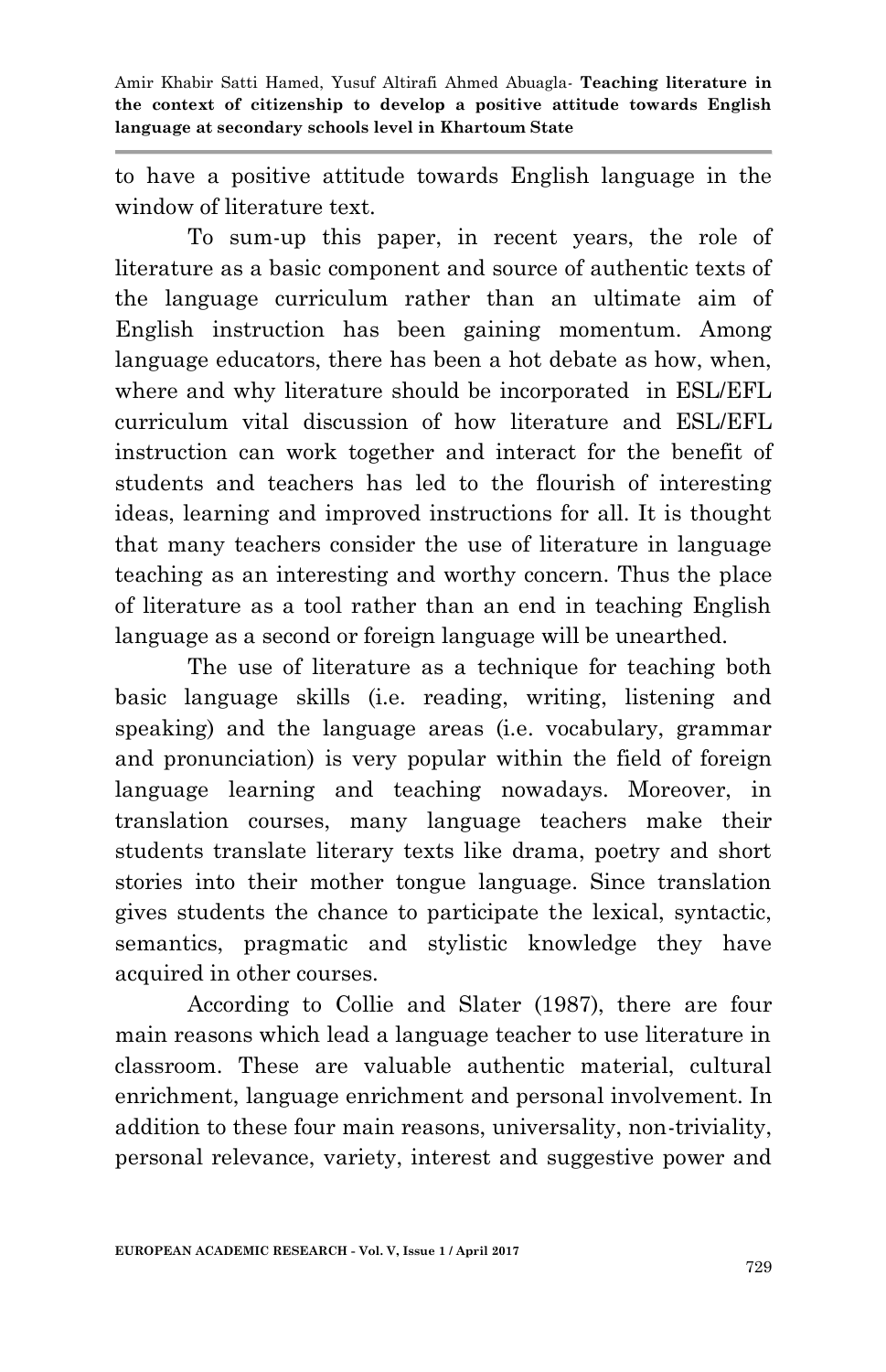economy and ambiguity are some other factors requiring the use of literature as a powerful resources in classroom context.

However, literature is authentic material. Most works of literature are not created for the primary purpose of teaching language. Many authentic samples of language in real life context (i.e. travel timetable, city plans, forms, pamphlets, cartoons, advertisements, newspaper or magazine articles and register language) are included within recently developed course materials. Hence in classroom context, learners are exposed to cultural language samples of real-life situation. Literature can act as a beneficial component to such materials, particularly when the first "survival" level has been passed. In reading literary texts, because students have also to cope with language intended for native speakers, they become familiar with many different linguistic forms, communicative functions and meanings.

For many language learners, the ideal way to increase their understanding of verbal / nonverbal aspects of communication in the country within which that language is spoken – a visit or an extended stay – is just not probable. For such learner, literary work, such as novels, plays, short stories, etc… facilitate understanding how communication takes place in that country. Though the world off the novel, play, or short stories is an imaginary one, it presents a full and colorful setting in which characters form many social / regional backgrounds can be described. A reader can discover the way the characters in such literary works see the world outside (i.e. their thoughts, feelings, customs, traditions, processions; what they by, believe in, feel, enjoy, how they speak and behave in different settings. This colorful created world can quickly help the foreign learner to feel for the codes and preoccupations that shaped a real society through visual literary of semiotics. Literature is perhaps best regarded as a learner's understanding into the country whose language is being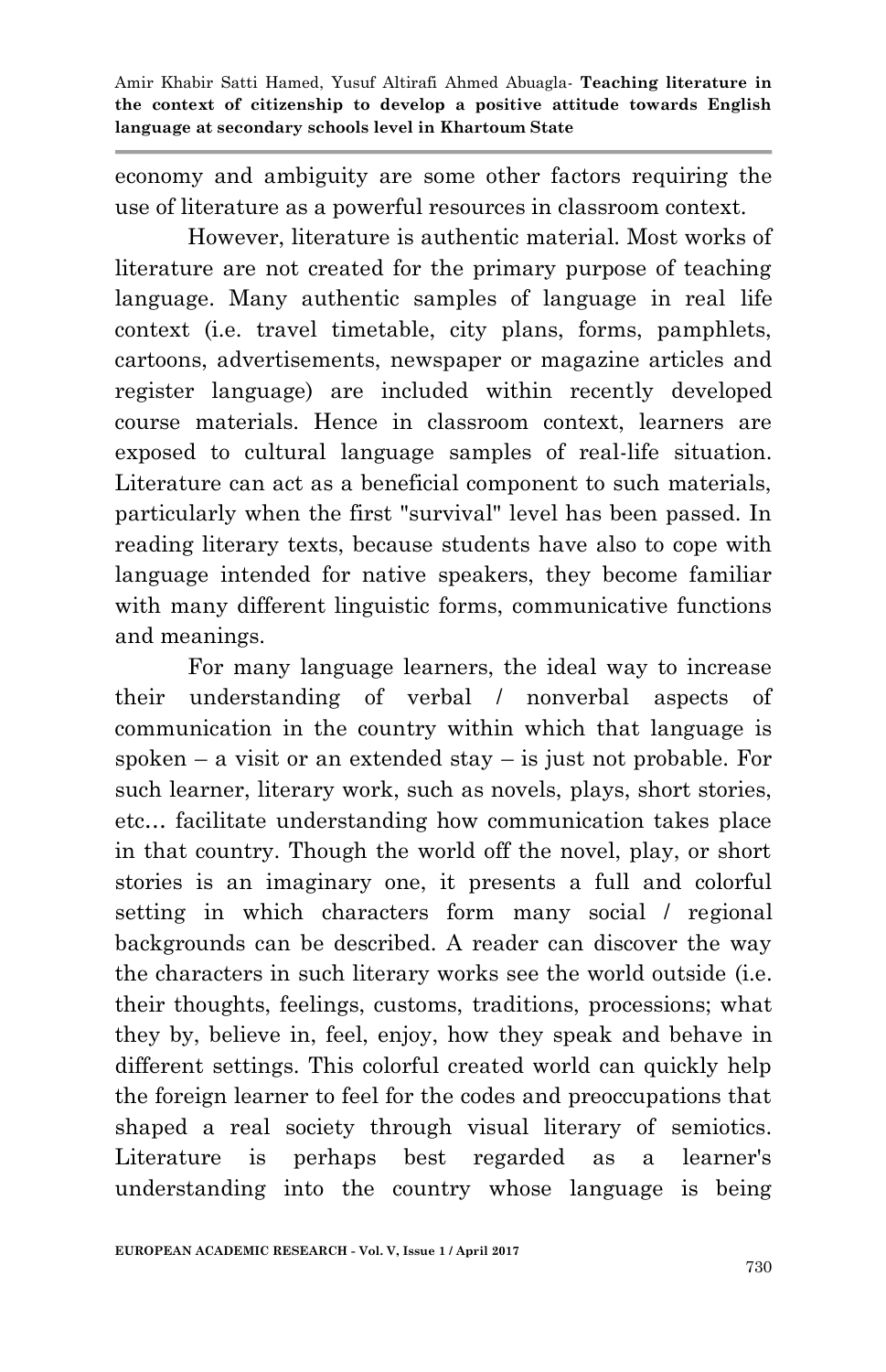learned. Also literature adds a lot to the cultural grammar of the learners.

#### **Literature enriches language:**

Literature provides learners with a wide range of individual lexical or syntactic items. Students become familiar with many features of the written language, reading a substantial and contextualized body of text. They learn about the syntax and discourse functions of sentences, the variety of possible structures, the different was of connecting ideas, which develop and enrich their own writing skills. Students also become more productive and adventurous when they begin to perceive the richness and diversity of the language they are trying to learn and begin to make use of some of that potential themselves. Thus they improve their communicative and cultural competence in the authentic richness, naturalness of the authentic texts.

However it is recommend that The Ministry of Education in The Sudan and mainly in Khartoum State should pay much attention to literature texts. That for literature is considered to be as bedrock to language learners. It is suggested that the curriculum of English literature should be up-to-date and it should establish English language library in basic schools as well as in secondary schools. Reading skills to literature texts should be encouraged. The works of African writers such as Alteyb Salih and Sudanese poetry writers whose works is translated into English should be recommended to taught in general education in order to have a positive attitude towards English language as a foreign language and to suggest British and American literary works that can serve in teaching literature in the context of citizenship to have a positive attitude toward English language at secondary schools level in the Sudan and mainly in The State of Khartoum.